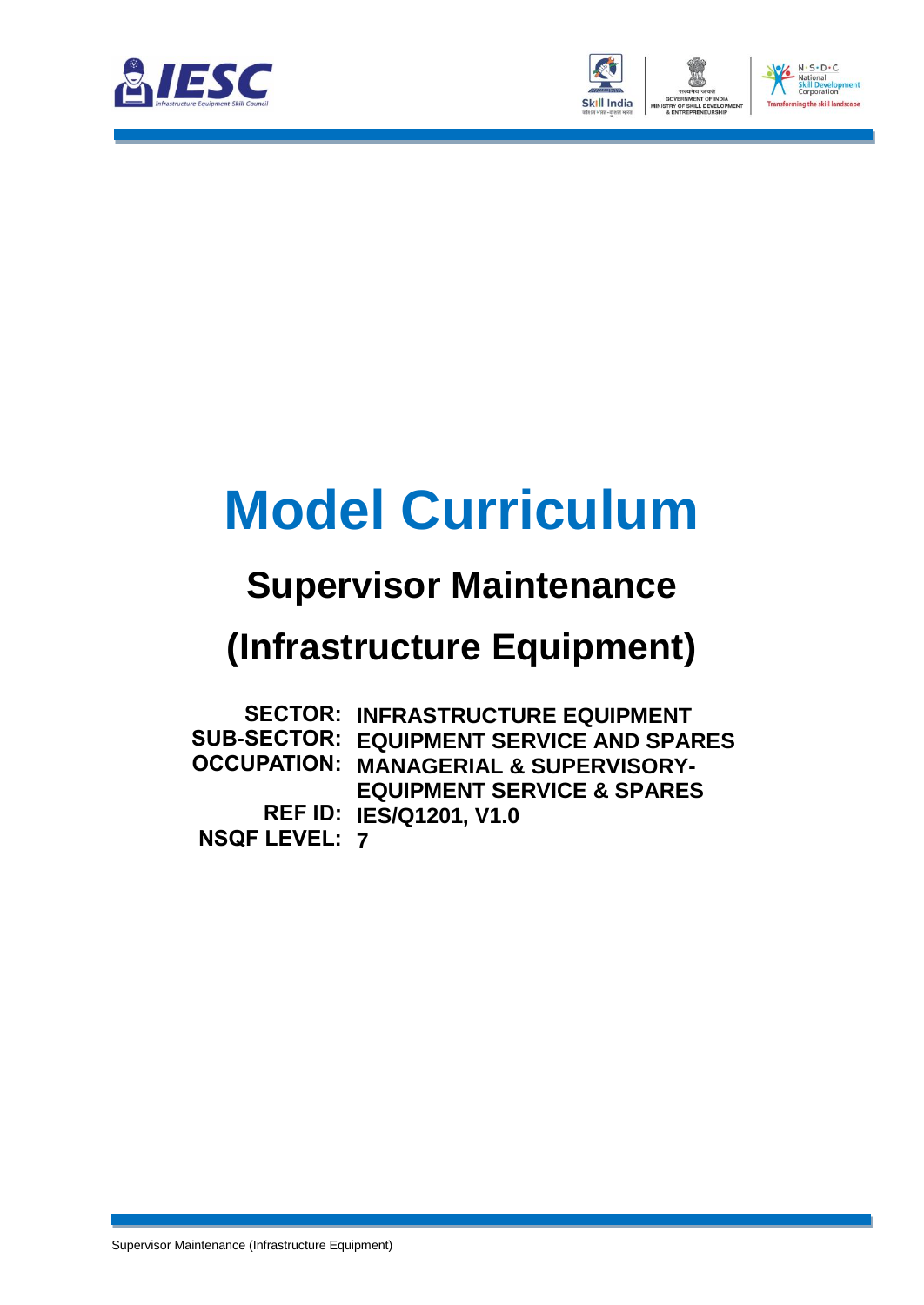



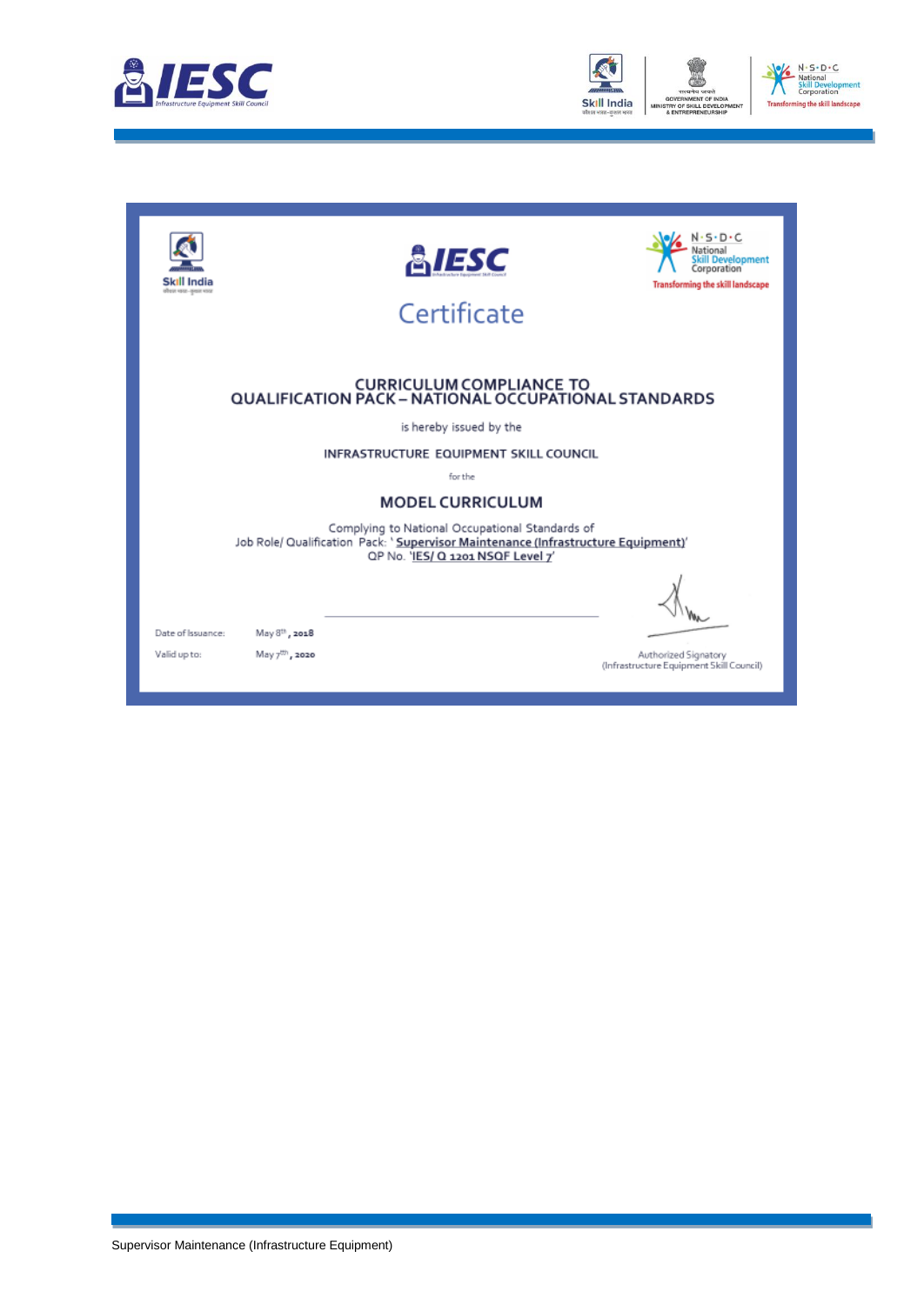



### **TABLE OF CONTENTS**

| 1. Curriculum                    |   |
|----------------------------------|---|
| 2. Trainer Pre-requisites        |   |
| 3. Annexure: Assessment Criteria | 6 |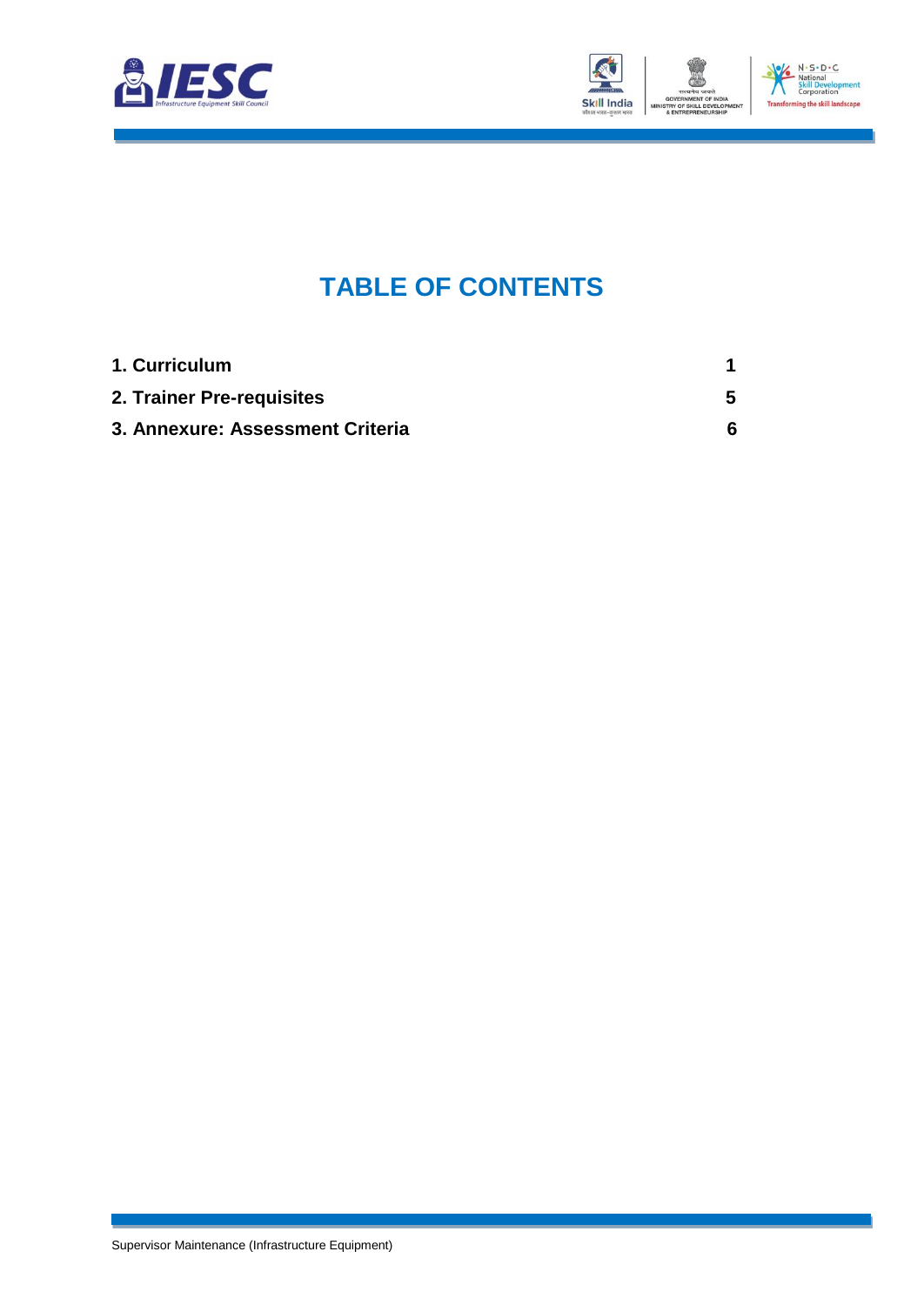



## <span id="page-3-0"></span>**Supervisor Maintenance (Infrastructure Equipment)**

**CURRICULUM / SYLLABUS**

This program is aimed at training candidates for the job of a "Supervisor Maintenance (Infrastructure Equipment)", in the "Infrastructure Equipment" Sector/Industry and aims at building the following key competencies amongst the learner

| <b>Program Name</b>                              | <b>Supervisor Maintenance (Infrastructure Equipment)</b>                                                                                                                                                                                                                                                                                                                                                                                                                                                                                                                                                                                                                                                                                                                     |                            |               |  |  |
|--------------------------------------------------|------------------------------------------------------------------------------------------------------------------------------------------------------------------------------------------------------------------------------------------------------------------------------------------------------------------------------------------------------------------------------------------------------------------------------------------------------------------------------------------------------------------------------------------------------------------------------------------------------------------------------------------------------------------------------------------------------------------------------------------------------------------------------|----------------------------|---------------|--|--|
| <b>Qualification Pack Name</b><br>& Reference ID | IES/Q1201                                                                                                                                                                                                                                                                                                                                                                                                                                                                                                                                                                                                                                                                                                                                                                    |                            |               |  |  |
| <b>Version No.</b>                               | 1.0                                                                                                                                                                                                                                                                                                                                                                                                                                                                                                                                                                                                                                                                                                                                                                          | <b>Version Update Date</b> | 31 March 2015 |  |  |
| <b>Pre-requisites to</b><br><b>Training</b>      | Preferably Diploma/Degree in Mechanical/Electrical/Automobile<br>$\bullet$<br>Engineering.<br>Experience: At least 6 years' experience as Mechanic across<br>one or different streams of Engine/Hydraulics/Electrical<br>Training: Preferred on the job training and OEMs courses on<br>$\bullet$<br>Equipment Maintenance/ Advanced Diagnostics & Quality<br><b>Systems</b>                                                                                                                                                                                                                                                                                                                                                                                                 |                            |               |  |  |
| <b>Training Outcomes</b>                         | After completing this programme, participants will be able to:<br>Supervise preventive maintenance & minor repair work by planning,<br>$\bullet$<br>mobilising and allocating equipment and manpower as per tasks and<br>skillsets, followed by effective supervision of maintenance activities.<br>Supervise corrective maintenance of equipment by formulating<br>$\bullet$<br>maintenance schedule & predictive tests to avoid unscheduled<br>breakdowns and judicious allocation of manpower resources.<br>Comply with workshop health and safety guidelines by following<br>$\bullet$<br>processes & procedures related to personal protective equipment,<br>basic first aid for common injuries at work site, emergency<br>evacuation and disposal of hazardous waste. |                            |               |  |  |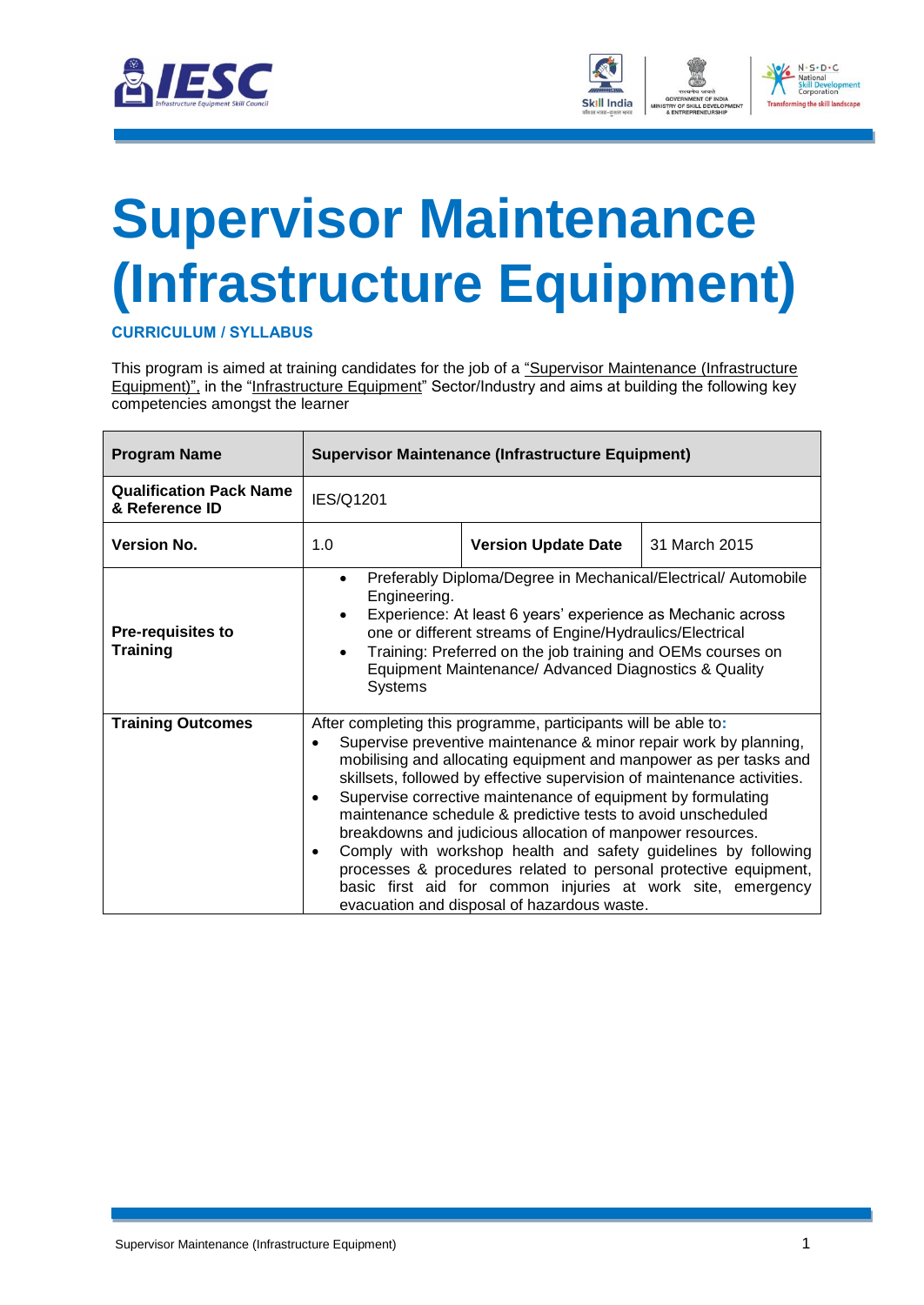



This course encompasses 3 out of 3 National Occupational Standards (NOS) of "Supervisor Maintenance (Infrastructure Equipment)" Qualification Pack issued by "Infrastructure Equipment Skill <u>Council</u>".

| Sr.<br>No.   | <b>Module</b>                                                                                                                                                                                                                   | <b>Key Learning Outcomes</b>                                                                                                                                                                                                                                                                                                                                                                                                                                                                                                                                                                                                                                                                                                                                                                                                                                                                                                                                                                                                                                                                                                                                                                                                                                                                                                                                                                                                                                                                                                                                                                                                                                                                                                                                                                                                                                                                                                                                         | <b>Equipment Required</b>                                                                                                                                                                                                                                                                                                                                                                                                                 |
|--------------|---------------------------------------------------------------------------------------------------------------------------------------------------------------------------------------------------------------------------------|----------------------------------------------------------------------------------------------------------------------------------------------------------------------------------------------------------------------------------------------------------------------------------------------------------------------------------------------------------------------------------------------------------------------------------------------------------------------------------------------------------------------------------------------------------------------------------------------------------------------------------------------------------------------------------------------------------------------------------------------------------------------------------------------------------------------------------------------------------------------------------------------------------------------------------------------------------------------------------------------------------------------------------------------------------------------------------------------------------------------------------------------------------------------------------------------------------------------------------------------------------------------------------------------------------------------------------------------------------------------------------------------------------------------------------------------------------------------------------------------------------------------------------------------------------------------------------------------------------------------------------------------------------------------------------------------------------------------------------------------------------------------------------------------------------------------------------------------------------------------------------------------------------------------------------------------------------------------|-------------------------------------------------------------------------------------------------------------------------------------------------------------------------------------------------------------------------------------------------------------------------------------------------------------------------------------------------------------------------------------------------------------------------------------------|
| $\mathbf{1}$ | <b>Supervise preventive</b><br>maintenance & minor<br>repair work<br><b>Theory Duration</b><br>(hh:mm)<br>18:00<br><b>Practical Duration</b><br>(hh:mm)<br>36:00<br><b>Corresponding NOS</b><br><b>Code</b><br><b>IES/N1201</b> | Create a preventive maintenance<br>$\bullet$<br>schedule as per the manufacturer's<br>guidelines and communicate to all the<br>stakeholders<br>Arrange<br>timely<br>procurement<br>οf<br>$\bullet$<br>machine<br>/ equipment parts<br>as<br>necessary and their deployment at<br>worksite.<br>Plan and schedule availability<br>of<br>$\bullet$<br>mechanics, technicians, labour in<br>adequate numbers to<br>carry out<br>preventive maintenance<br>Inspect and ensure all the tools used<br>$\bullet$<br>to monitor various functions of the<br>equipment are calibrated and certified<br>by the competent authority<br>Assist<br>in<br>planning<br>and<br>$\bullet$<br>operationalization<br>of<br>field<br>the<br>workshop/ service, as per the project<br>requirements<br>Supervise the commissioning and<br>$\bullet$<br>installation process of equipment at<br>worksite as per the manufacturer's<br>instructions<br>Comply with all organizational policy<br>٠<br>instructions on safety, health and<br>environment<br>during<br>equipment<br>maintenance<br>Ensure through periodic walk-through<br>$\bullet$<br>that<br>the<br>service/<br>field<br>checks<br>workshop area is clean and free from<br>hazards<br>Supervise the handling and disposal<br>$\bullet$<br>of waste based on environmental<br>guidelines at the work place<br>Prepare equipment wise checklists<br>$\bullet$<br>instructions to<br>work<br>and<br>ensure<br>оf<br>service<br>correct<br>type<br>and<br>maintenance work is carried out.<br>Ensure third party equipment installed<br>$\bullet$<br>at the work place undergo preventive<br>maintenance as per the laid down<br>schedule<br>Ensure the quality of workmanship of<br>٠<br>mechanics/ technicians and guide<br>them periodically as necessary.<br>Ensure faulty parts that are removed<br>٠<br>or replaced at the site are sent to the<br>vendors without any delay for repair<br>Assist the manager in monitoring | Class room with audio-<br>$\bullet$<br>video system<br>Manufacturers<br>related<br>$\bullet$<br>Equipment, Operations,<br>Maintenance<br>and<br>Service/ Repair Manuals<br>& Videos<br>Trouble shooting Guide<br>$\bullet$<br>& Diagnostic charts<br>Safety videos<br>$\bullet$<br>PPE Items & Safety<br>$\bullet$<br>Gear<br>Lab/Workshop<br>with<br>$\bullet$<br>diagnostic,<br>standard<br>repair tools/ accessories<br>and facilities |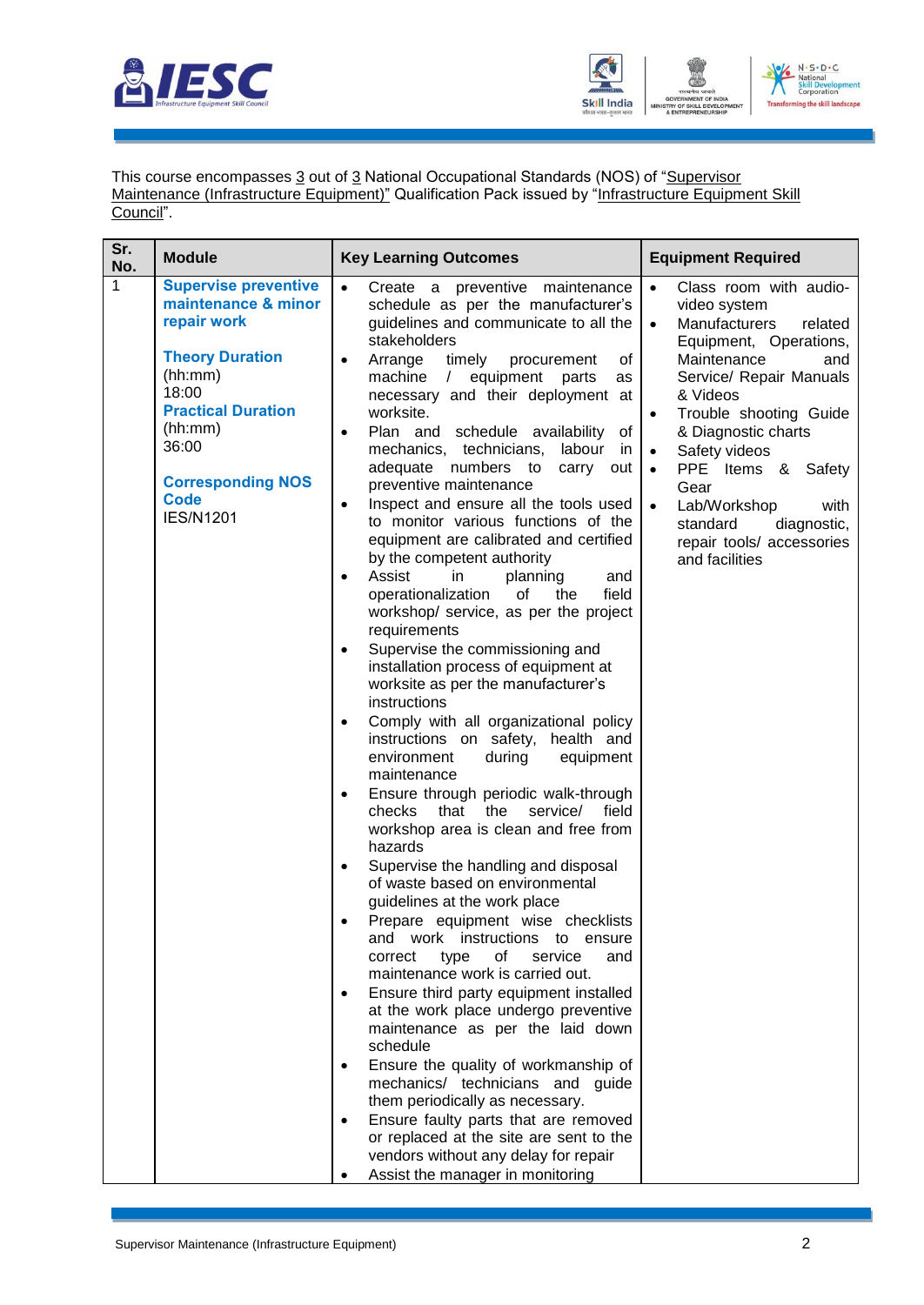





| Sr.<br>No.     | <b>Module</b>                                                                                                                                                                                                             | <b>Key Learning Outcomes</b>                                                                                                                                                                                                                                                                                                                                                                                                                                                                                                                                                                                                                                                                                                                                                                                                                                                                                                                                                                                                                                                                                                                                                                                                                                                                                                                                                                           | <b>Equipment Required</b>                                                                                                                                                                                                                                                                                                                                                                                                    |
|----------------|---------------------------------------------------------------------------------------------------------------------------------------------------------------------------------------------------------------------------|--------------------------------------------------------------------------------------------------------------------------------------------------------------------------------------------------------------------------------------------------------------------------------------------------------------------------------------------------------------------------------------------------------------------------------------------------------------------------------------------------------------------------------------------------------------------------------------------------------------------------------------------------------------------------------------------------------------------------------------------------------------------------------------------------------------------------------------------------------------------------------------------------------------------------------------------------------------------------------------------------------------------------------------------------------------------------------------------------------------------------------------------------------------------------------------------------------------------------------------------------------------------------------------------------------------------------------------------------------------------------------------------------------|------------------------------------------------------------------------------------------------------------------------------------------------------------------------------------------------------------------------------------------------------------------------------------------------------------------------------------------------------------------------------------------------------------------------------|
| $\overline{2}$ | <b>Supervise corrective</b><br>maintenance of<br>equipment.<br><b>Theory Duration</b><br>(hh:mm)<br>16:00<br><b>Practical Duration</b><br>(hh:mm)<br>32:00<br><b>Corresponding NOS</b><br><b>Code</b><br><b>IES/N1202</b> | maintenance operations with regards<br>to quality, timelines and budgets<br>Obtain a sign off from end users of the<br>$\bullet$<br>equipment as per organizational<br>protocols<br>Complete<br>various<br>records<br>and<br>$\bullet$<br>documents as applicable to the scope<br>and responsibility of a supervisor<br>Ensure quality service is delivered as<br>committed to achieve high levels of<br>customer satisfaction.<br>Formulate in consultation with the<br>$\bullet$<br>Maintenance Manager the system of<br>maintenance cycle for<br>Plant &<br>Machinery (P&M)<br>Distribute manpower resources for<br>$\bullet$<br>planned and unplanned work, based<br>on the frequency and severity of<br>breakdowns<br>Create a system of predictive tests<br>$\bullet$<br>analysis<br>of<br>and<br>equipment<br>functionalities in consultation with the<br>workshop/operations manager<br>Provide data to manager about key<br>$\bullet$<br>performance parameters like mean<br>time between failures and mean time<br>to restore<br>Design a system by which<br>the<br>supervisor is informed about<br>the<br>equipment break immediately<br>on<br>occurrence<br>Identify the<br>problem<br>quickly<br>by<br>performing<br>diagnostic<br>breakdown<br>analysis and initiate actions to rectify<br>without delay.<br>Operate the equipment after the<br>repairs to ensure it is working properly | Class room with audio-<br>$\bullet$<br>video system<br>Manufacturers<br>related<br>$\bullet$<br>Equipment, Operations,<br>Maintenance<br>and<br>Service/ Repair Manuals<br>& Videos<br>Trouble shooting Guide<br>& Diagnostic charts<br>Safety videos<br>$\bullet$<br>PPE Items & Safety<br>$\bullet$<br>Gear<br>Lab/Workshop<br>$\bullet$<br>with<br>standard<br>diagnostic,<br>repair tools/ accessories<br>and facilities |
|                |                                                                                                                                                                                                                           | and safely<br>Obtain sign off from Manager under<br>whose jurisdiction the equipment is<br>working.<br>Complete<br>documentation<br>and<br>reporting to various stakeholders as<br>applicable<br>the<br>to<br>scope<br>and<br>responsibility of a supervisor<br>Acquire the<br>ability<br>to read<br>&<br>understand as applicable general<br>instructions/guidelines<br>related<br>to<br>equipment service and repairs.<br>Ensure quality service is delivered as<br>committed to achieve high levels of<br>customer satisfaction and positive<br>feedback                                                                                                                                                                                                                                                                                                                                                                                                                                                                                                                                                                                                                                                                                                                                                                                                                                            |                                                                                                                                                                                                                                                                                                                                                                                                                              |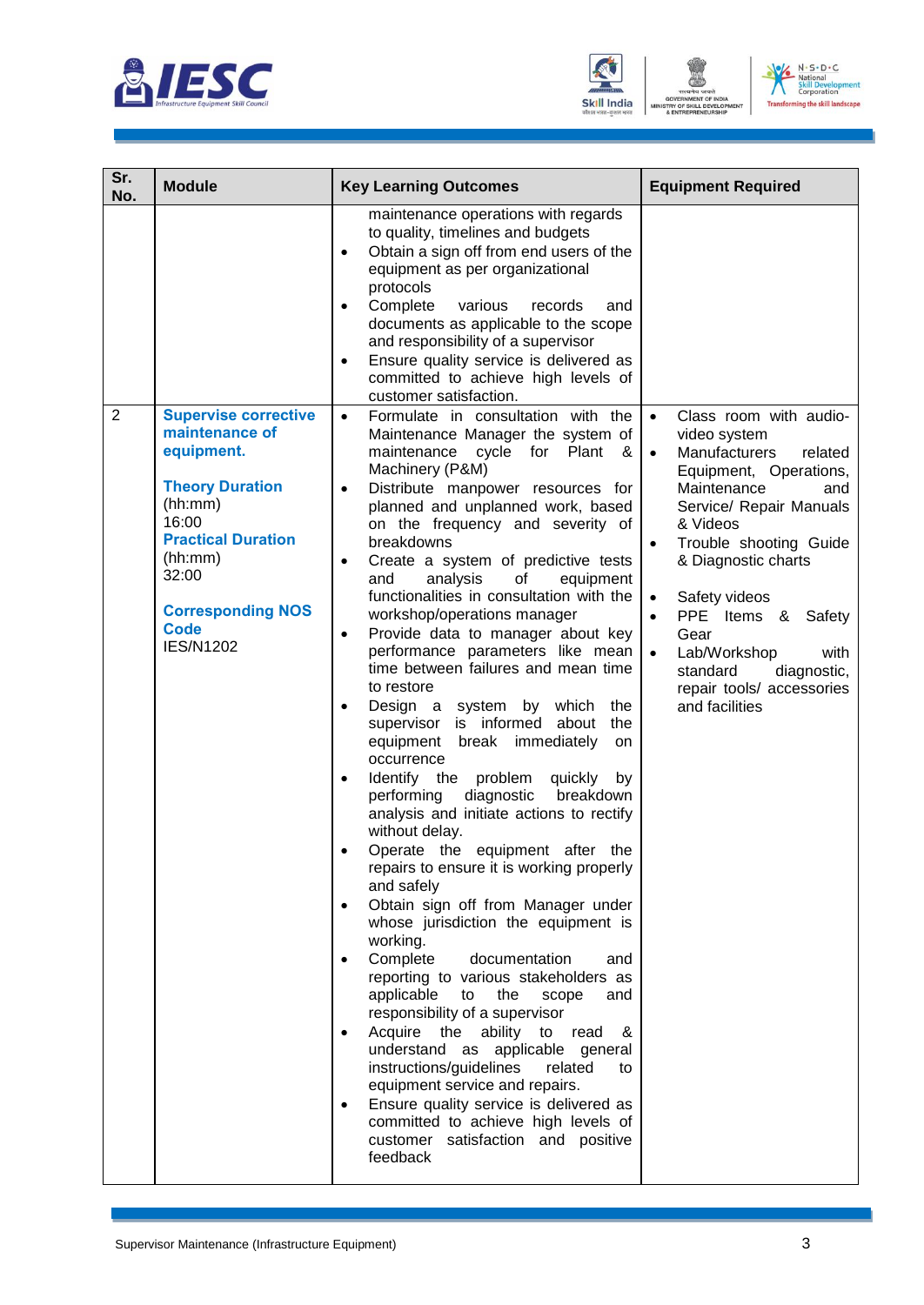





| Sr.<br>No.   | <b>Module</b>                                                                                                                                                                                                                              | <b>Key Learning Outcomes</b>                                                                                                                                                                                                                                                                                                                                                                                                                                                                                                                                                                                                                                                                                                                                                                                                                                                                                                                                                                                                                                                                                                                                                                                  | <b>Equipment Required</b>                                                                                                                                                                                                                                                               |  |  |
|--------------|--------------------------------------------------------------------------------------------------------------------------------------------------------------------------------------------------------------------------------------------|---------------------------------------------------------------------------------------------------------------------------------------------------------------------------------------------------------------------------------------------------------------------------------------------------------------------------------------------------------------------------------------------------------------------------------------------------------------------------------------------------------------------------------------------------------------------------------------------------------------------------------------------------------------------------------------------------------------------------------------------------------------------------------------------------------------------------------------------------------------------------------------------------------------------------------------------------------------------------------------------------------------------------------------------------------------------------------------------------------------------------------------------------------------------------------------------------------------|-----------------------------------------------------------------------------------------------------------------------------------------------------------------------------------------------------------------------------------------------------------------------------------------|--|--|
|              |                                                                                                                                                                                                                                            |                                                                                                                                                                                                                                                                                                                                                                                                                                                                                                                                                                                                                                                                                                                                                                                                                                                                                                                                                                                                                                                                                                                                                                                                               |                                                                                                                                                                                                                                                                                         |  |  |
| $\mathbf{3}$ | <b>Comply with</b><br><b>Workshop Health and</b><br><b>Safety Guidelines</b><br><b>Theory Duration</b><br>(hh:mm)<br>06:00<br><b>Practical Duration</b><br>(hh:mm)<br>12:00<br><b>Corresponding NOS</b><br><b>Code</b><br><b>IES/N7602</b> | Comply with all safety, health, security<br>$\bullet$<br>and environmental regulations and<br>guidelines at the workshop<br>Carry out maintenance activities as<br>$\bullet$<br>per the manufacturer's guidelines and<br>procedures to ensure safety of<br>equipment and personnel<br>Utilise Personal Protective Equipment<br>$\bullet$<br>(PPE) and other safety gear related to<br>protection of body in an effective<br>manner.<br>Handle the transportation, storage<br>$\bullet$<br>and disposal of hazardous materials<br>compliance<br>with<br>and<br>waste<br>in<br>workshop<br>health,<br>safety<br>and<br>environmental guidelines<br>Operate various types and grades of<br>$\bullet$<br>fire extinguishers, as applicable to the<br>different categories of equipment<br>Support in administering basic first aid<br>$\bullet$<br>and report to concerned staff in case<br>of an accident<br>Respond promptly and appropriately<br>$\bullet$<br>to an accident/ incident or<br>an<br>emergency situation, within limits of<br>one's roles and responsibilities<br>Record and report essential details<br>$\bullet$<br>related to operations, incidents or<br>accidents as per the organisation's | Class room with audio-<br>$\bullet$<br>video system<br>Organisation's<br><b>ESH</b><br>$\bullet$<br>$\prime$<br>Safety<br>Manuals<br>&<br>Videos<br>PPE Items & Safety<br>$\bullet$<br>Gear<br>Firefighting equipment &<br>$\bullet$<br>Charts<br>$\bullet$<br>First Aid Kit and Charts |  |  |
|              |                                                                                                                                                                                                                                            | procedures.                                                                                                                                                                                                                                                                                                                                                                                                                                                                                                                                                                                                                                                                                                                                                                                                                                                                                                                                                                                                                                                                                                                                                                                                   |                                                                                                                                                                                                                                                                                         |  |  |
|              | <b>Total Duration</b><br><b>Theory Duration</b><br>(hh:mm)<br>40:00<br><b>Practical Duration</b><br>(hh:mm)<br>80:00                                                                                                                       | Unique Equipment Required:<br>Class room with audio-video projection system<br>$\bullet$<br>$\bullet$<br>facilities<br>Manufacturers related<br>$\bullet$<br>Manuals, Workshop Service/ Repair Manuals & Videos<br>Trouble shooting Guide & Diagnostic charts<br>$\bullet$<br>Safety videos<br>$\bullet$<br>$\bullet$<br>Firefighting equipment and 'How to Use' Charts<br>$\bullet$<br>First Aid Box and 'How to Do' Charts                                                                                                                                                                                                                                                                                                                                                                                                                                                                                                                                                                                                                                                                                                                                                                                  | Lab/Workshop with standard diagnostic, repair tools/ accessories and<br>Equipment Operations &<br>Maintenance<br>PPE Equipment: Helmet, gloves, earplugs, goggles, safety shoes                                                                                                         |  |  |

Grand Total Course Duration: **120 Hours, 0 Minutes**

*(This syllabus/ curriculum has been approved by Infrastructure Equipment Skill Council)*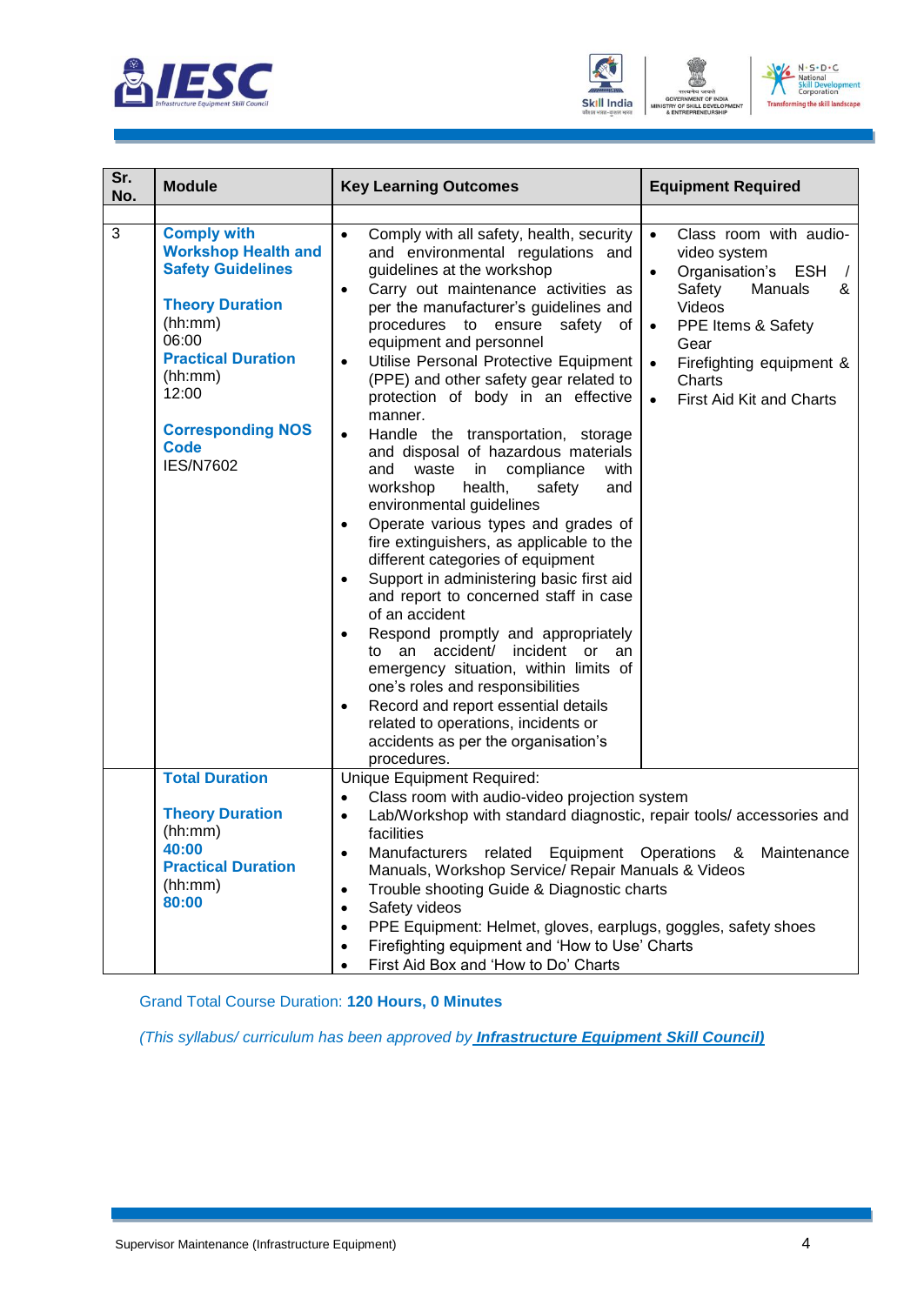



#### <span id="page-7-0"></span>**Trainer Pre-requisites for Job role: "Supervisor Maintenance (Infrastructure Equipment)" mapped to Qualification Pack: "IES/Q1201, v1.0"**

| Sr.<br>No.           | <b>Area</b>                             | <b>Details</b>                                                                                                                                                                                                                                                    |  |  |  |
|----------------------|-----------------------------------------|-------------------------------------------------------------------------------------------------------------------------------------------------------------------------------------------------------------------------------------------------------------------|--|--|--|
|                      | <b>Description</b>                      | To deliver accredited training service, mapping to the curriculum detailed<br>above, in accordance with the Qualification Pack "IES/Q 1201 Version 1.0".                                                                                                          |  |  |  |
| $\overline{2}$       | Personal<br><b>Attributes</b>           | Aptitude for conducting training, with strong communication<br>and<br>interpersonal skills. Passion for training and developing others; well-<br>organised; and a team player. Eager to learn and keep oneself updated<br>with the latest in the mentioned field. |  |  |  |
| 3                    | <b>Minimum</b>                          | Diploma in Mechanical/Automobile/Electrical Engineering preferred                                                                                                                                                                                                 |  |  |  |
|                      | <b>Educational</b>                      | <b>Training Preferred: OEMs certification courses on Operations, Maintenance</b>                                                                                                                                                                                  |  |  |  |
|                      | <b>Qualifications</b>                   | and Service of Infrastructure Equipment.                                                                                                                                                                                                                          |  |  |  |
| 4a                   | <b>Domain</b>                           | Certified for Job Role: "Supervisor Maintenance (Infrastructure Equipment)"                                                                                                                                                                                       |  |  |  |
| <b>Certification</b> |                                         | mapped to QP: "IES/Q 1201- Version 1.0". Minimum accepted score 70%.<br>Desired: Certification Training in Advanced Diagnostics & Quality Systems                                                                                                                 |  |  |  |
| 4b                   | <b>Platform</b><br><b>Certification</b> | Certified for the Job Role "Trainer" mapped to Qualification Pack<br>MEP/Q0102. Minimum accepted score is 80%.                                                                                                                                                    |  |  |  |
| 5                    | <b>Experience</b>                       | Minimum 5 years' experience of which at least 3 years' should be<br>$\bullet$                                                                                                                                                                                     |  |  |  |
|                      |                                         | as a supervisor in equipment maintenance.<br>At least 1 to 2 years' experience in conducting training on<br>$\bullet$                                                                                                                                             |  |  |  |
|                      |                                         | equipment operations and maintenance.                                                                                                                                                                                                                             |  |  |  |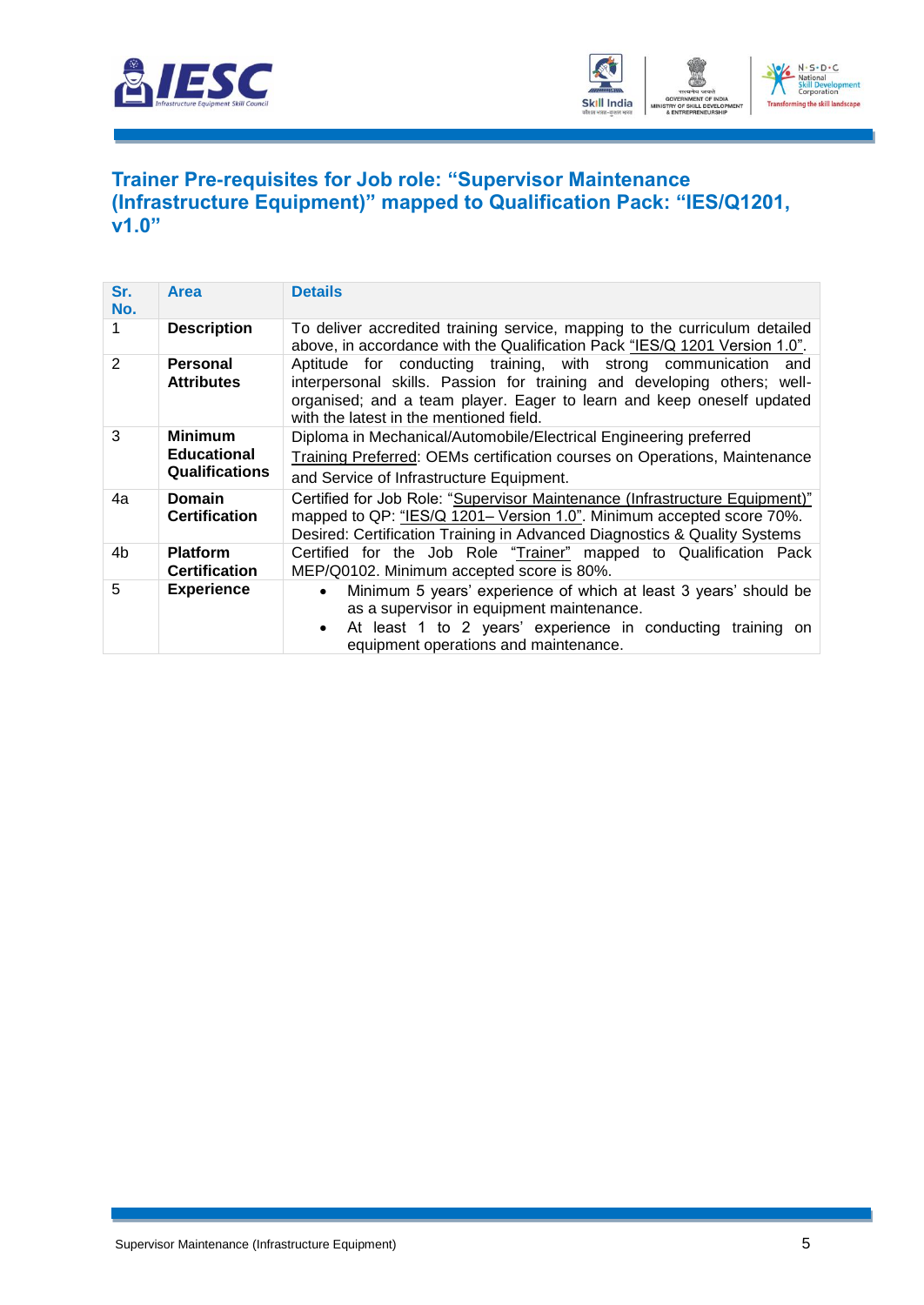



<span id="page-8-0"></span>

| <b>Assessment Criteria</b>  |                                                          |
|-----------------------------|----------------------------------------------------------|
| <b>Job Role</b>             | <b>Supervisor Maintenance (Infrastructure Equipment)</b> |
| <b>Qualification Pack</b>   | <b>IES/Q 1201 Version 1.0</b>                            |
| <b>Sector Skill Council</b> | <b>Infrastructure Equipment</b>                          |

| SI. No. | <b>Guidelines for Assessment</b>                                                                                                                                                                                                                                                           |
|---------|--------------------------------------------------------------------------------------------------------------------------------------------------------------------------------------------------------------------------------------------------------------------------------------------|
|         | Criteria for assessment for each Qualification Pack will be created by the Sector Skill Council.<br>Each Performance Criteria (PC) will be assigned marks proportional to its importance in NOS.<br>SSC will also lay down proportion of marks for Theory and Skills Practical for each PC |
| 2       | The assessment for the theory part will be based on knowledge bank of questions created by the<br><b>SSC</b>                                                                                                                                                                               |
| 3       | Individual assessment agencies will create unique question papers for theory part for each<br>candidate at each examination/training centre (as per assessment criteria given below)                                                                                                       |
| 4       | Individual assessment agencies will create unique evaluation for skill practical for every student at<br>each examination/training centre based on this criteria                                                                                                                           |
| 5       | To pass the Qualification Pack, every trainee should score a minimum of 50% aggregate                                                                                                                                                                                                      |
| 6       | In case of successfully passing only certain number of NOS's, the trainee is eligible to take<br>subsequent assessment on the balance NOS's to pass the Qualification Pack                                                                                                                 |
|         |                                                                                                                                                                                                                                                                                            |

|                                                                                        |                                                                                                                                                                                                                                      |                              |        |               | <b>Marks Allocation</b> |
|----------------------------------------------------------------------------------------|--------------------------------------------------------------------------------------------------------------------------------------------------------------------------------------------------------------------------------------|------------------------------|--------|---------------|-------------------------|
| <b>NOS</b>                                                                             | <b>Performance Criteria</b>                                                                                                                                                                                                          | <b>Total</b><br><b>Marks</b> | Out Of | <b>Theory</b> | <b>Practical</b>        |
| <b>IES/N1201</b><br>1.<br>Supervise preventive<br>maintenance and<br>minor repair work | PC1. Create the preventive<br>maintenance schedule and<br>checklists as per parts and<br>maintenance checklist                                                                                                                       |                              | 3      | $\Omega$      | 3                       |
|                                                                                        | PC2.Communicate<br>maintenance<br>plan to all the stakeholders like Site<br>Supervisor/ Project<br>Manager/<br>Maintenance Manager/ labour in-<br>charge/ Material Manager/ Contract<br>labour etc as per organizational<br>protocol |                              | 4      | 1             | 3                       |
|                                                                                        | PC3. Arrange for procurement of<br>machine $/$<br>equipment<br>parts<br>whenever<br>necessary<br>as<br>per<br>organization protocol                                                                                                  | 70                           | 3      | $\Omega$      | 3                       |
|                                                                                        | PC4.<br>availability<br>of<br>Arrange<br>hardware for repair work or raise<br>indent for the same much before<br>the<br>maintenance<br>preventive<br>schedule                                                                        |                              | 4      | 1             | 3                       |
|                                                                                        | PC5. Plan and schedule availability<br>of mechanics, technicians, labour in<br>adequate numbers to carry out<br>preventive maintenance                                                                                               |                              | 3      | $\Omega$      | 3                       |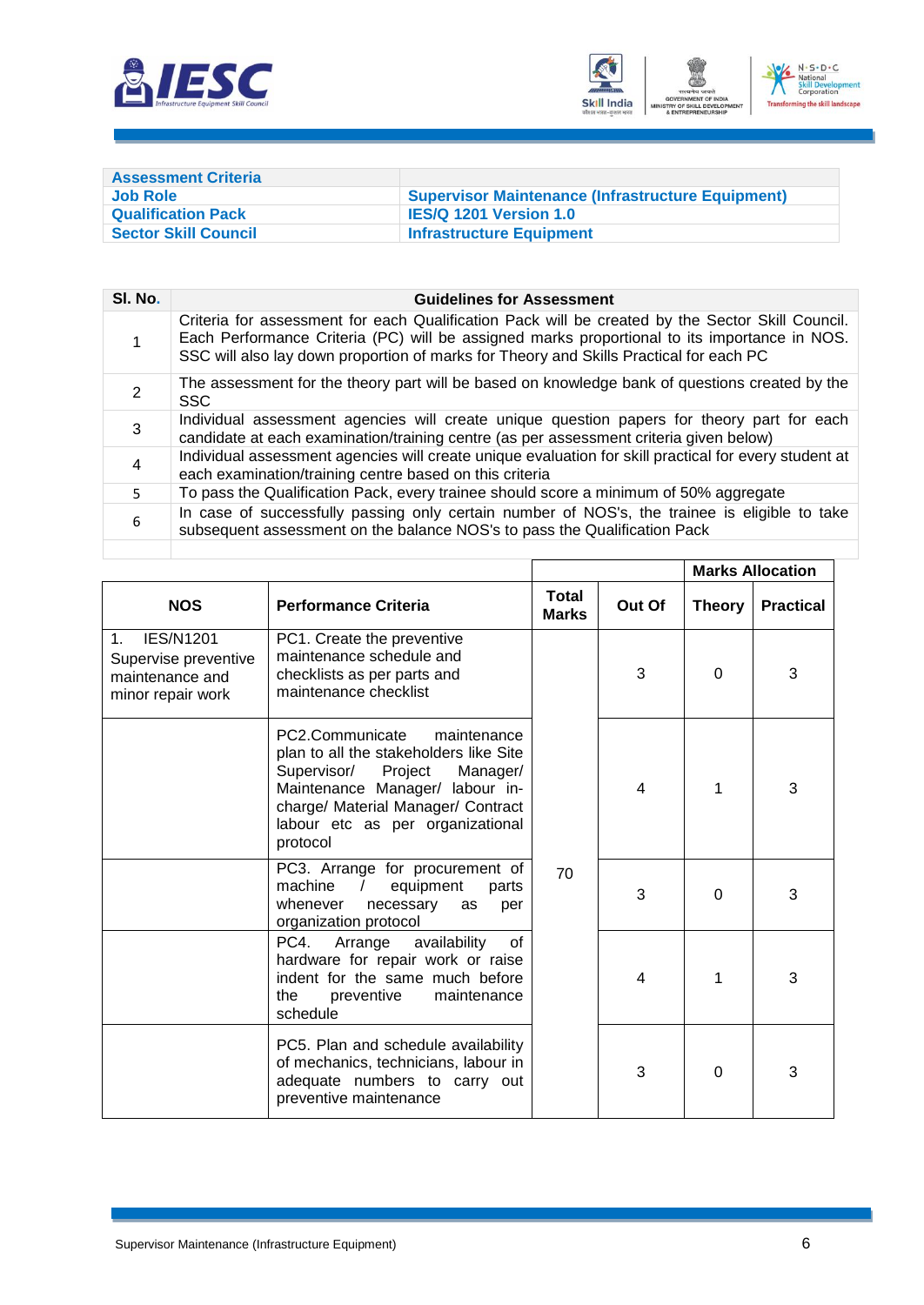





| PC6. Inspect and validate if all the<br>used<br>tools<br>to<br>monitor<br>the<br>functioning of the equipment are<br>calibrated<br>and<br>certified<br>by<br>competent authority                                                          | 4              | 1        | 3              |
|-------------------------------------------------------------------------------------------------------------------------------------------------------------------------------------------------------------------------------------------|----------------|----------|----------------|
| PC7.<br>Assist<br>planning<br>in<br>and<br>operationalization<br>of<br>field<br>the<br>workshop/ service, as required                                                                                                                     | 3              | 0        | 3              |
| PC8.<br>Supervise<br>equipment<br>commissioning/ installation process                                                                                                                                                                     | 2              | $\Omega$ | 2              |
| PC9. Comply with all organizational<br>guidelines, SHE policy and quality<br>standards<br>during<br>equipment<br>maintenance                                                                                                              | 4              | 1        | 3              |
| PC10. Supervise the enforcement<br>of all SHE related guidelines in<br>equipment maintenance                                                                                                                                              | $\overline{2}$ | 0        | 2              |
| PC11. Carry out periodic walk-<br>throughs to ensure that the service/<br>field workshop area is clean and<br>free from hazards as per the<br>Safety, Health and Environmental<br>policy/ guidelines                                      | 3              | 1        | $\overline{2}$ |
| PC12. Supervise the handling and<br>disposal of<br>waste<br>based<br>on.<br>environmental guidelines at the<br>work place                                                                                                                 | 2              | $\Omega$ | 2              |
| PC13.<br>Share<br>equipment<br>wise<br>checklists and work schedule with<br>the mechanics to ensure correct<br>type of service (daily, weekly,<br>monthly, quarterly, half yearly and<br>yearly)/ maintenance activities are<br>completed | 3              | 1        | $\overline{2}$ |
| PC14. Assist the manager<br>in.<br>monitoring maintenance operations<br>with regards to timelines and<br>budgets                                                                                                                          | $\overline{2}$ | 0        | 2              |
| PC15. Ensure that third party<br>equipment installed at the work<br>place<br>undergo<br>preventive<br>maintenance<br>as<br>agreed<br>per<br>schedule/<br>annual<br>maintenance<br>contract with the vendor                                | 3              | 1        | $\overline{2}$ |
| PC16. Help and<br>guide<br>the<br>mechanics, as required                                                                                                                                                                                  | 2              | 0        | 2              |
| PC17. Check the workmanship of<br>mechanics/ technicians and other<br>personnel                                                                                                                                                           | 2              | 0        | $\overline{2}$ |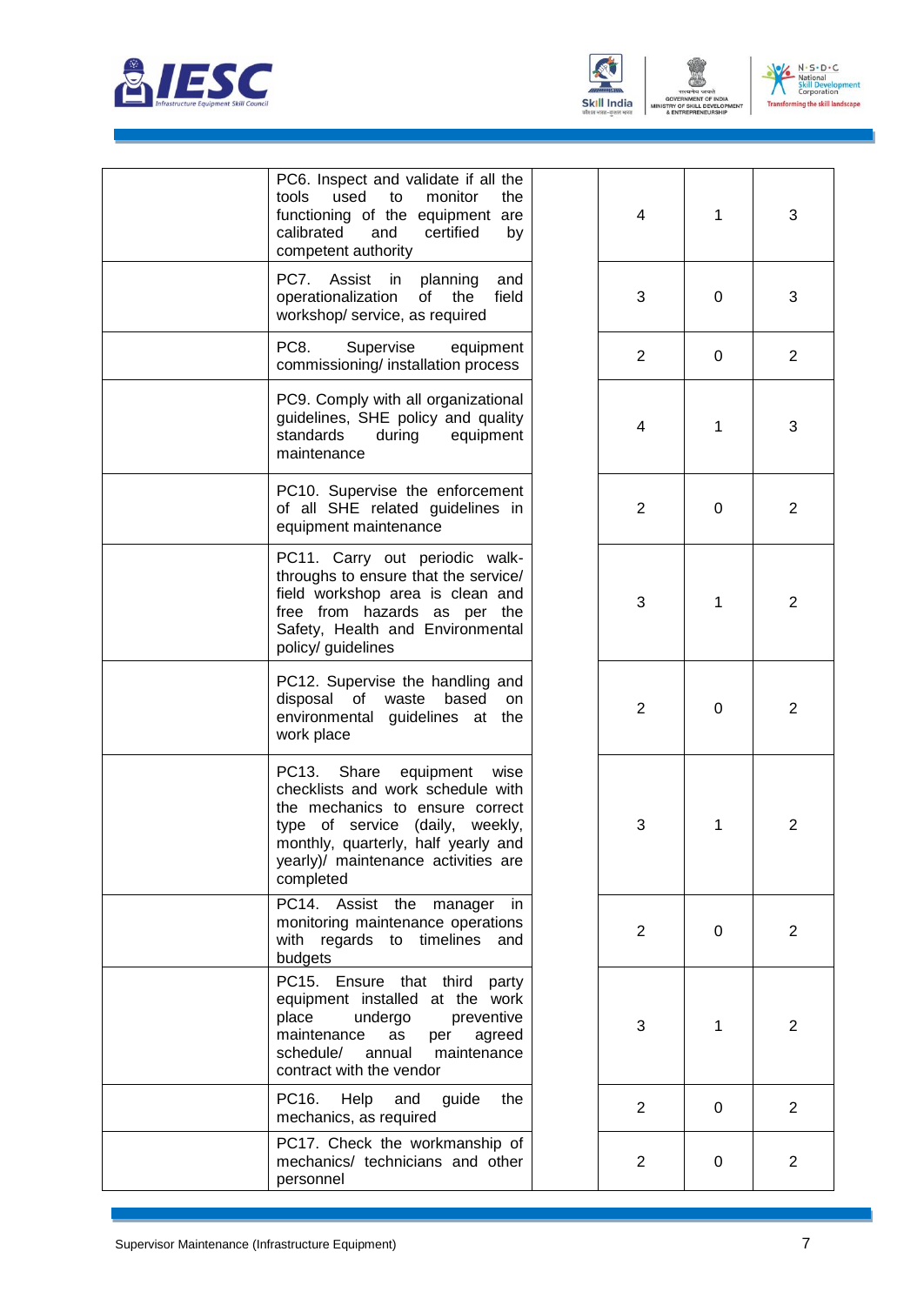





|                                                                               | PC18. Ensure the faulty parts are<br>replaced/ repaired on the site or<br>sent to vendor for repair through<br>Material department                                                                                                                                                                                |       | 3              | 1  | $\overline{2}$ |
|-------------------------------------------------------------------------------|-------------------------------------------------------------------------------------------------------------------------------------------------------------------------------------------------------------------------------------------------------------------------------------------------------------------|-------|----------------|----|----------------|
|                                                                               | PC19.<br>Ensure<br>quality<br>οf<br>workmanship of mechanics<br>and<br>enter the same in daily report                                                                                                                                                                                                             |       | 3              | 1  | 2              |
|                                                                               | PC20. Assist the workshop/ P&M<br>manager in ensuring the quality of<br>workmanship of third party vendors                                                                                                                                                                                                        |       | $\overline{2}$ | 0  | 2              |
|                                                                               | PC21. Check if the preventive<br>maintenance work is complete as<br>per the checklists given to all the<br>mechanics                                                                                                                                                                                              |       | $\overline{2}$ | 0  | 2              |
|                                                                               | PC22. Get a sign-off from the end<br>user of the equipment like Site<br>Engineer and/ or Project Head as<br>per organizational protocol                                                                                                                                                                           |       | 3              | 1  | 2              |
|                                                                               | PC23. Document the details of the<br>vendors<br>log-books/<br>in<br>organizational<br>MIS/<br>reports/<br>vendor's worksheets etc. as per<br>organizational protocol                                                                                                                                              |       | 3              | 0  | 3              |
|                                                                               | PC24.<br>Complete documentation<br>applicable to the role like reports,<br>preventive maintenance log-books,<br>spare parts usage log-books, sign-<br>off<br>reports,<br>management<br>Information<br>Reports, and other<br>reports as per the quality &<br>reporting standards applicable to<br>the organization |       | 3              | 0  | 3              |
|                                                                               | PC25. Keep all the records in a way<br>and at a place where it is easily<br>accessible to the relevant<br>personnel                                                                                                                                                                                               |       | $\overline{2}$ | 0  | $\overline{2}$ |
|                                                                               |                                                                                                                                                                                                                                                                                                                   | Total | 70             | 10 | 60             |
| <b>IES/N1202</b><br>2.<br>Supervise corrective<br>maintenance of<br>equipment | PC1. Formulate in consultation with<br>the P&M/ Workshop Maintenance<br>Manager<br>the<br>system<br>οf<br>maintenance cycle for Plant &<br>machinery (P&M)                                                                                                                                                        |       | 3              | 0  | 3              |
|                                                                               | Divide the<br>PC2.<br>manpower<br>of<br>mechanics<br>and<br>other<br>support<br>personnel into teams and make<br>them responsible for planned and<br>unplanned work, based on<br>the<br>frequency<br>and<br>severity<br>0f<br>breakdowns                                                                          | 50    | 3              | 0  | 3              |
|                                                                               | PC <sub>3</sub> .<br>Plan<br>for<br>natural<br>and<br>manmade contingencies                                                                                                                                                                                                                                       |       | 4              | 1  | 3              |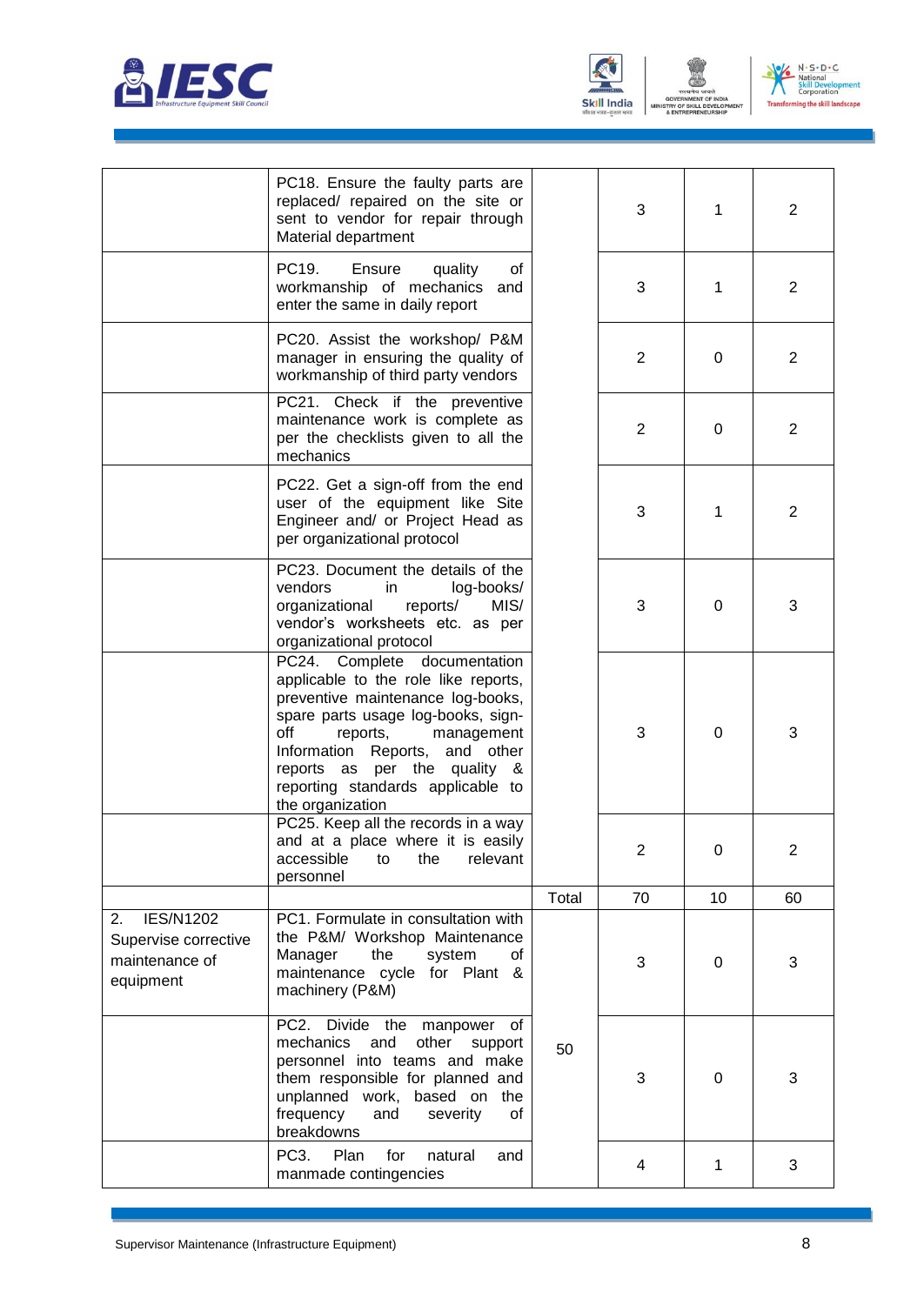





| PC4. Create a predictive tests and<br>analysis such as pressure,<br>temperature, wear & tear checks,<br>oil leakage test, hydraulic systems<br>check, engine stress and gas<br>exhaust system tests, wire life<br>assessments etc. in consultation<br>and advice of manage   |       | 4              | 1  | 3              |
|------------------------------------------------------------------------------------------------------------------------------------------------------------------------------------------------------------------------------------------------------------------------------|-------|----------------|----|----------------|
| PC5. Provide data to manager<br>about key performance parameters<br>(like mean time between break-<br>downs, cost of maintenance, power<br>consumption, water consumption,<br>oil<br>and<br>gas<br>consumption,<br>manpower utilization etc) as per<br><b>CMA</b> procedures |       | $\overline{4}$ | 1  | 3              |
| PC6. Design a system by which the<br>supervisor is informed about the<br>break as soon as it occurs                                                                                                                                                                          |       | $\overline{4}$ | 1  | 3              |
| PC7. Identify the problem quickly<br>performing<br>diagnostic<br>by<br>breakdown analysis,<br>study the<br>equipment manuals                                                                                                                                                 |       | 4              | 1  | 3              |
| PC8. Cordon off the area, switch off<br>power source, move personnel to<br>safe area, in-case of an emergency                                                                                                                                                                |       | 4              | 1  | 3              |
| PC9. Deploy mechanics to address<br>the break down, as per organization<br>protocols                                                                                                                                                                                         |       | 2              | 0  | 2              |
| PC10. Take immediate action so<br>that the break down is rectified.                                                                                                                                                                                                          |       | 2              | 0  | 2              |
| PC11. Run the equipment after the<br>repair<br>to ensure its working<br>appropriately and safely                                                                                                                                                                             |       | 3              | 1  | 2              |
| PC12. Note down all the critical<br>parameters of performance of the<br>equipment post repair                                                                                                                                                                                |       | 3              | 1  | $\overline{2}$ |
| Take<br>PC13.<br>off<br>from<br>sign<br>Production/<br>Operation/<br>Project<br>Manager under whose jurisdiction<br>the equipment is working.                                                                                                                                |       | 3              | 1  | 2              |
| PC14. Give information and data to<br>Manager so as to make changes, if<br>any, in the preventive maintenance<br>schedule                                                                                                                                                    |       | 3              | 1  | 2              |
| PC15. Ensure<br>the<br>all<br>relevant<br>stakeholders are informed about<br>the rectification                                                                                                                                                                               |       | 2              | 0  | 2              |
| PC16. Ensure entries are made in<br>log-books,<br>ERP,<br>and<br>other<br>organization specified reports                                                                                                                                                                     |       | 2              | 0  | 2              |
|                                                                                                                                                                                                                                                                              | Total | 50             | 10 | 40             |